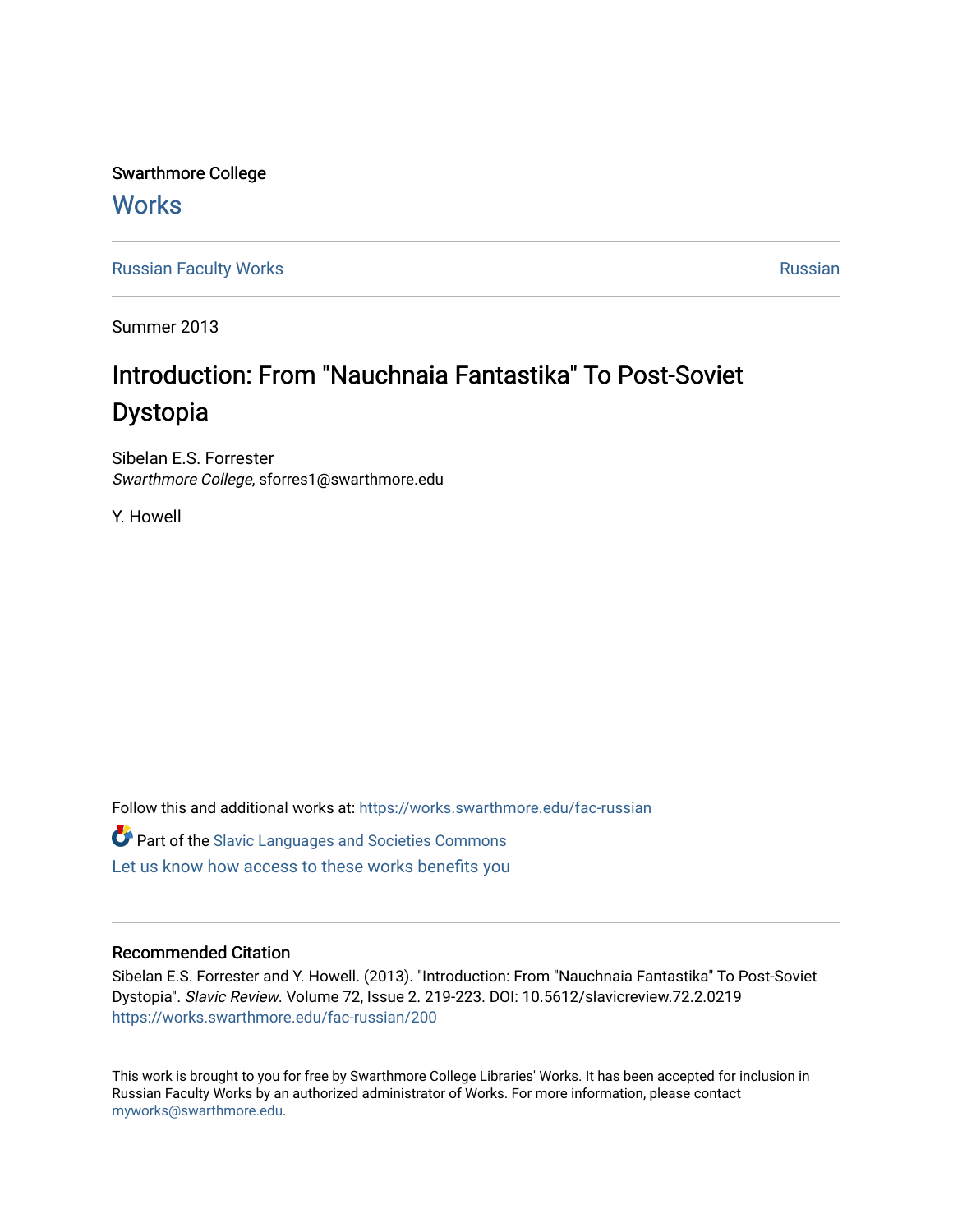

Introduction: From Nauchnaia Fantastika to Post-Soviet Dystopia Author(s): Sibelan Forrester and Yvonne Howell Source: Slavic Review, Vol. 72, No. 2 (SUMMER 2013), pp. 219-223 Published by: Association for Slavic, East European, and Eurasian Studies Stable URL: http://www.jstor.org/stable/10.5612/slavicreview.72.2.0219 Accessed: 19-09-2016 19:52 UTC

JSTOR is a not-for-profit service that helps scholars, researchers, and students discover, use, and build upon a wide range of content in a trusted digital archive. We use information technology and tools to increase productivity and facilitate new forms of scholarship. For more information about JSTOR, please contact support@jstor.org.

Your use of the JSTOR archive indicates your acceptance of the Terms & Conditions of Use, available at http://about.jstor.org/terms



Association for Slavic, East European, and Eurasian Studies is collaborating with JSTOR to digitize, preserve and extend access to Slavic Review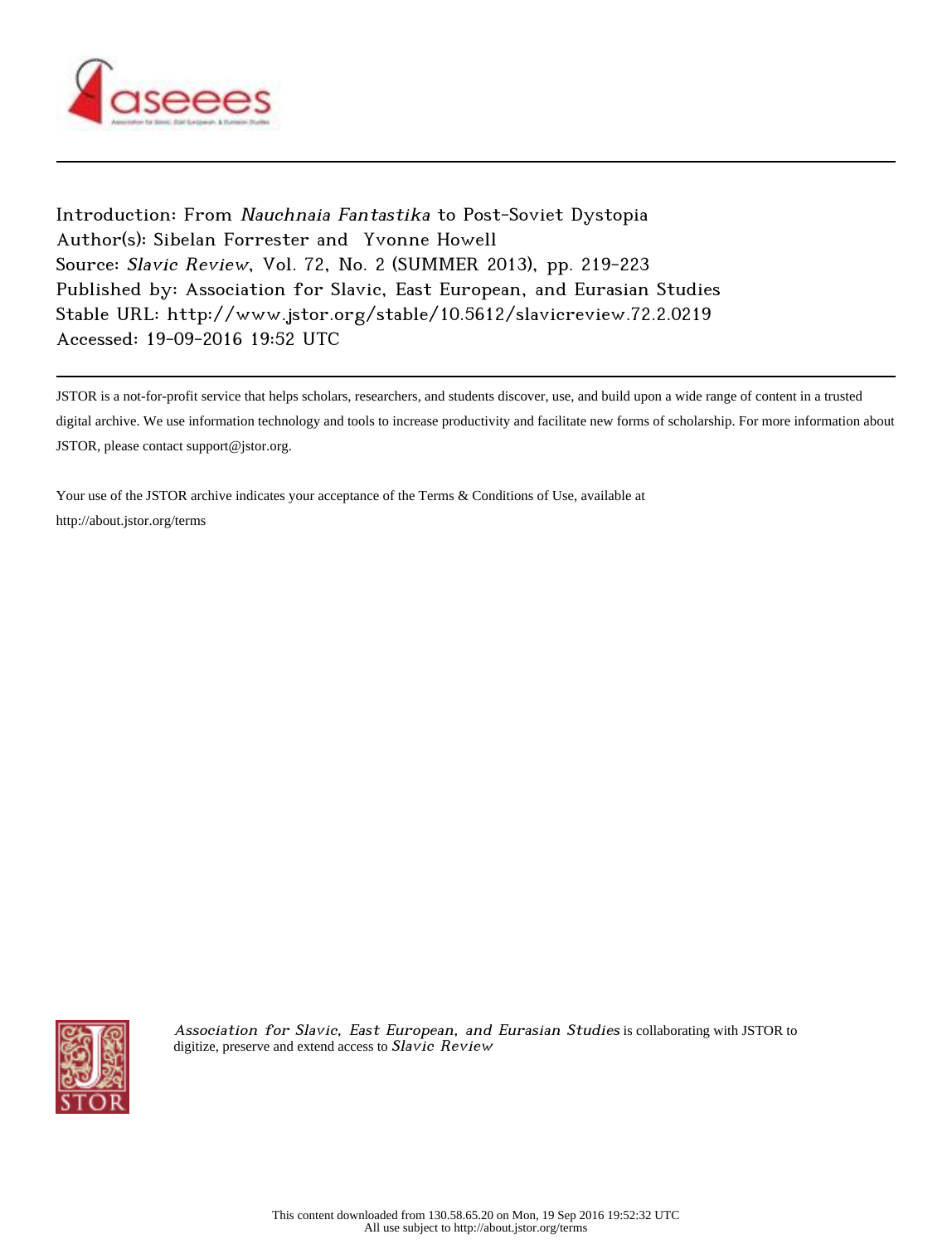## **\_\_\_\_\_\_\_\_\_\_\_\_\_\_\_\_\_\_\_\_\_\_\_\_\_\_\_\_\_\_\_\_\_\_\_\_\_\_\_\_\_\_\_\_\_\_\_\_READING THE HISTORY OF THE FUTURE: EARLY SOVIET AND POST-SOVIET RUSSIAN SCIENCE FICTION**

## **Introduction: From** *Nauchnaia Fantastika* **to Post-Soviet Dystopia**

#### **Sibelan Forrester and Yvonne Howell**

Science fiction is the genre that links our lives to the future: the faster the pace of scientific and technological advancement, the greater our awareness of what István Csicsery-Ronay called "the science-fictionality" of everyday life.<sup>1</sup> The more we feel the effect of scientific and technological change on global flows of economic, social, and cultural exchange (not to mention the blurring of biological and environmental boundaries), the more we are drawn to a literature that Boris Strugatskii identified as "a description of the future, whose tentacles already reach into the present."<sup>2</sup> It is hardly surprising that scholarly interest in Russian and Soviet science fiction has been growing in recent years, with an expanding roster of roundtables and panels exploring the topic at professional conferences. Why talk about Soviet science fiction? As the articles in this special thematic cluster suggest, science fiction functions more as a field of intersecting discourses than as a clearly delineated genre: for readers of *Slavic Review,* it is a genre that foregrounds the interdisciplinary connections between the history of Soviet science and technology, political and economic development, and social and literary history. Science fiction, in short, offers a way to read the history of the future, with texts selfconsciously oriented toward distant spatial and temporal horizons, even as they point insistently back to the foundational factors shaping the vectors of a society's collective imagination.

In the Soviet Union, science fiction certainly functioned as a vehicle for popular science education, even as it appealed to many Soviet readers who had a scientific background themselves. Even more important, during the Cold War, science fiction allowed many authors (most notably, Arkadii and Boris Strugatskii) a certain freedom in style and plot, while it also foregrounded Soviet achievements in science and space exploration, thus allowing both contact and competition with western science fiction writers. This combination of official and dissident potentials helps to explain science fiction's immense popularity in the Soviet Union. In fact, the political importance of science

*Slavic Review* 72, no. 2 (Summer 2013)

<sup>1.</sup> István Csicsery-Ronay's seminal argument about science-fictionalality as a contemporary mode of awareness and response can be found in *The Seven Beauties of Science Fiction* (2008; reprint, Middletown, 2011), 2.

<sup>2.</sup> Boris Strugatskii, interview, "Ot cheloveka razumnogo k cheloveku vospitannomu," published in *Chelovek bez granits*, at www.manwb.ru/articles/philosophy/filo sofy and life/StrugatzInt JulLuz/# (last accessed 1 March 2013).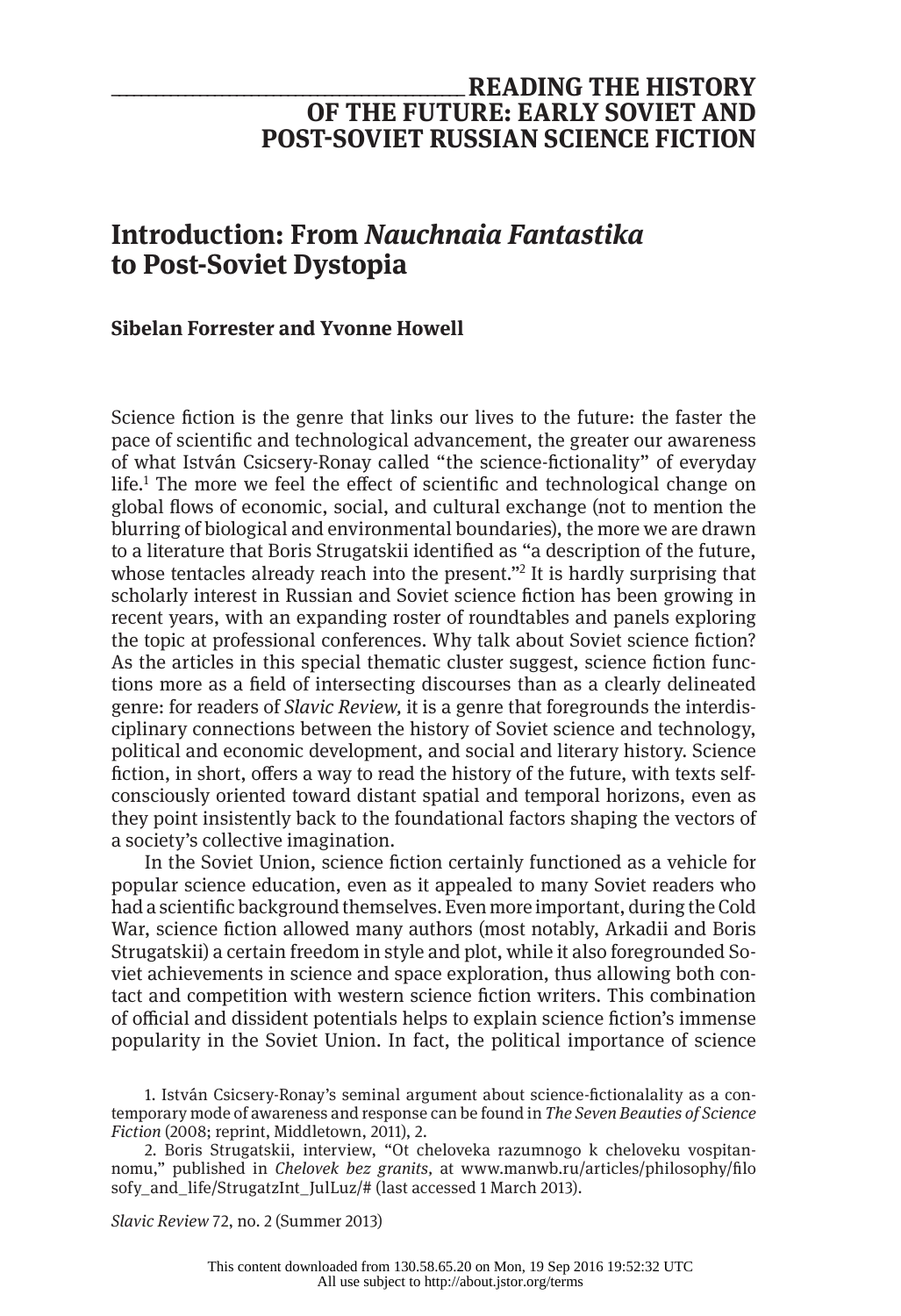fiction as an alternative or subversive mode in Soviet literary life was thoroughly acknowledged in Cold War scholarship. Evgenii Zamiatin's *My* (We, 1920), Mikhail Bulgakov's *Sobach΄e serdtse* (Heart of a Dog, 1925), and the Strugatskiis' main works all form part of any serious discussion about the worldwide development of twentieth-century dystopian literature and sociophilosophical science fiction. Thanks to Darko Suvin's groundbreaking 1979 book, *The Metamorphoses of Science Fiction,* works by the Czech and Polish writers Karel Čapek and Stanisław Lem (widely available in Russian translations) also entered the scholarly conversation about science fiction at an early stage and have largely remained present there as names that even western scholars of the genre are obliged to mention.<sup>3</sup> Many authors and many ways of interpreting the importance of *nauchnaia fantastika* as a mode of Soviet (and post-Soviet) thinking have been left out of the discussion, however. We present this cluster of articles on Russian and Soviet science fiction with the hope of bringing more scholarly and readerly attention to some of the new theoretical perspectives and historical analyses that have recently emerged, thanks to more available archival material, a general broadening of global and comparative perspectives, and the advent of Russian post-Soviet fantastic literature with deep roots in Soviet science fiction.

Suvin's *Metamorphoses* offers a genealogy of science fiction that springs from the literature of utopia, so it is no surprise that early Soviet writers felt it was well suited to their new, idealistic, and technologically forward-thinking society. As the first two articles demonstrate, the alternative and non-utopian roots of science fiction in the adventure story let early Soviet writers continue to appeal to the growing readership—and, in the hands of A. N. Tolstoi, could eventually be turned against one particular category of science-fictional hero, the engineer. The third article in this cluster suggests that in many ways it is precisely the utopian strain in the best of Cold War–era Soviet science fiction that forms the background of much post-Soviet science fiction, casting its dystopian gloom into sharp relief.

If these articles stimulate your curiosity, you will find a growing body of recent work by the same authors and by other scholars in the field. Anindita Banerjee examines the emergence of prerevolutionary and early Soviet science fiction from a matrix of literary discourse and concerns about Russia's own status and future paths of development.<sup>4</sup> Kevin Reese's doctoral dissertation connects early Soviet programs for human and technological transformation to the best achievements of Cold War Soviet science fiction.<sup>5</sup> Eric Laursen considers science fictional villains along with the evil characters of other subversive genres in early Soviet literature.<sup>6</sup> Loren Graham's work on science and scientists in the Soviet Union offers vital information about the technological

3. Darko Suvin, *Metamorphoses of Science Fiction: On the Poetics and History of a Literary Genre* (New Haven, 1979).

4. Anindita Banerjee, *We Modern People: Science Fiction and the Making of Russian Modernity* (Middletown, 2012).

5. Kevin Mitchell Reese, "Immortals Are Not Men: Mayakovskii, the Strugatskii Brothers, and the New Soviet Man" (PhD diss., University of North Carolina, 2010).

6. Eric Laursen, *Toxic Voices: The Villain from Early Soviet Literature to Socialist Realism* (Evanston, 2013).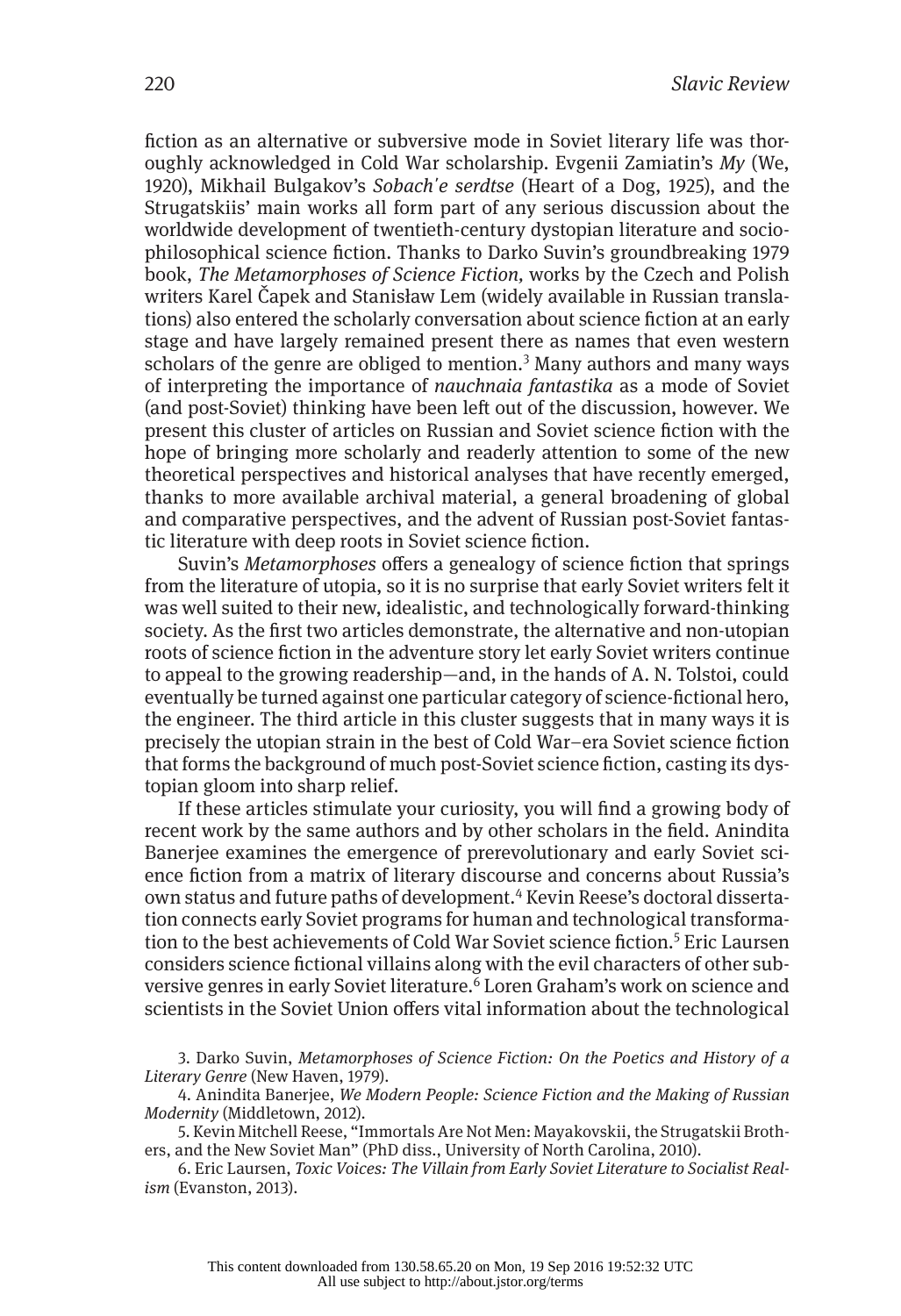and cultural context of literature related to science, especially science fiction, while more recently Nikolai Krementsov's *Martian Stranded on Earth* (on the early Bolshevik and pioneering science fiction author Aleksandr Bogdanov) and Asif Siddiqi's *Red Rockets' Glare,* among others, enrich our understanding of (respectively) the scientific and political theories of one important early author and the emergence of the Soviet space program, in part, from persuasive paraliterary narratives by authors such as rocketry pioneer Konstantin Tsiolkovskii.7

Matthias Schwartz's article, "How *Nauchnaia Fantastika* Was Made: The Debates about the Genre of Science Fiction from NEP to High Stalinism," asks us to reexamine flattering assumptions about nauchnaia fantastika's noble roots in the tradition of utopian, socially conscious literature on the one hand, and its stimulating connection to the "revolutionary dreams" and scientific progressivism of Bolshevik ideology on the other. Schwartz examines a rich trove of the available data—readership and circulation statistics, media debates, publishing house negotiations, and the unpopular (as well as popular) fiction of the period—that leads him to provocative insights about the scientifically slipshod and ideologically compromised origins of Soviet science fiction in popular adventure fiction and the "unmethodical, unfinished" nature of Stalinist literary production which never completely averted its eyes from what the general reading public actually wanted even as the norms of socialist realism were being established. As the first article in our cluster, Schwartz's article also demystifies the term itself: where, when, and how did "scientific fantastic" (*nauchnaia fantastika*) become the Russian designation of a genre that grew up in the west as "science fiction"? Schwartz explains how the tension between official and popular reception of scientific-adventure-fantasy stories could create an oscillating pattern in the genre's fortunes that does not quite match our commonly held assumptions about Stalinist literature and, in so doing, suggests an unusual literary trajectory for two of the most popular authors writing in the 1930s: Aleksandr Beliaev and Aleksei Tolstoi.8

Muireann Maguire, in her article "Aleksei N. Tolstoi and the Enigmatic Engineer: A Case of Vicarious Revisionism," examines three works by an author who successfully transformed himself from aristocratic émigré engineer into Soviet literary eminence, in part through composing and then tendentiously revising the novels *Aèlita* (1922–23) and *Giperboloid inzhenera Garina* 

7. See, for example, Loren Graham, *The Ghost of the Executed Engineer: Technology and the Fall of the Soviet Union* (Cambridge, Mass., 1996); Nikolai Krementsov, *A Martian Stranded on Earth: Alexander Bogdanov, Blood Transfusions, and Proletarian Science* (Chicago, 2011); Asif Siddiqi, *The Red Rockets' Glare: Space Flight and the Soviet Imagination, 1857–1957* (Cambridge, Eng., 2010), as well as Siddiqi, *Sputnik and the Soviet Space Challenge* (Gainesville, 2003). A crucial earlier source for Russian science fiction in its societal context is Rosalind Marsh's *Soviet Fiction since Stalin: Science, Politics, and Literature* (Totowa, N.J., 1986).

8. See also several excellent papers and talks by Eric Laursen, for example, "Two Heads Are Better Than One: Rewriting Beliaev's Head of Professor Dowell" (paper, Science Fiction Research Association, Carefree, Arizona, June 2010). For an invaluable interdisciplinary perspective, see Nikolai Krementsov's "Off with Your Heads: Isolated Organs in Early Soviet Science and Fiction," *Studies in History and Philosophy of Science Part C* 40, no. 2 (June 2009): 87–100.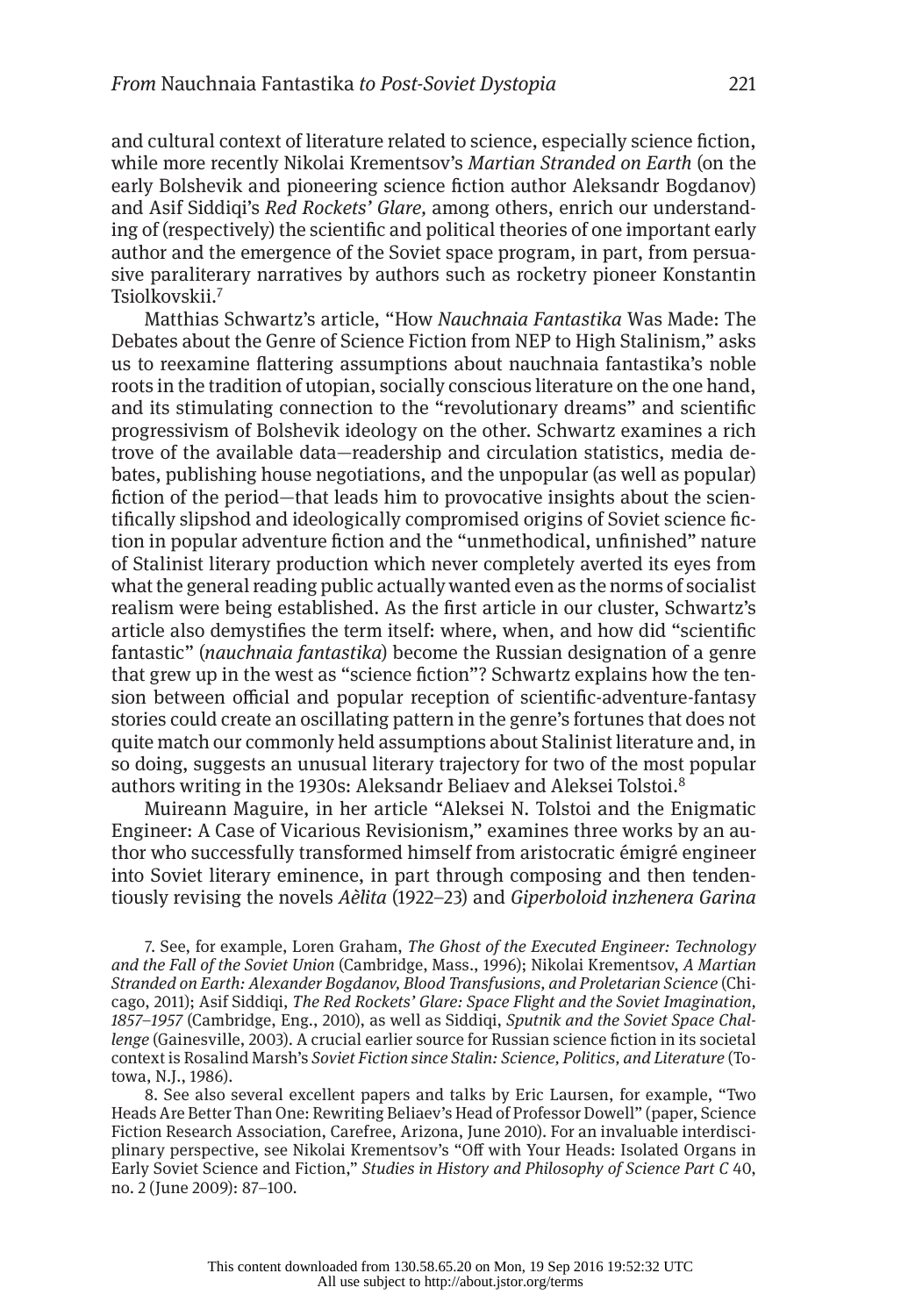(Engineer Garin's Death Ray, 1925–26). Maguire finds signs of the engineer's fraught status in both the New Economic Policy (NEP) and the first years of Iosif Stalin's dominance in an early draft of Bulgakov's *Master i Margarita* (1940, published 1966), and she ties editorial changes in various versions of Tolstoi's works to the worsening real-life position of members of his former profession in the Soviet Union. Engineers were not only educated professionals who might be skeptical of party plans and assertions; they were also the profession intended to imagine and then draft future projects, and this made them potential competitors with the party, even as it relied on their expertise to build its projects. Thus, Maguire's article suggests an uncanny parallel between the tragic transformation of the engineer from "hero" to "wrecker," in the Stalinist discourse of rapid industrialization, and the transformation of the engineer as literary hero turned malignant caricature in Tolstoi's rewritings. Her analysis also helps establish the backstory for the different, postwar trajectory of Soviet science fiction, which achieved its fullest aesthetic, intellectual, and popular development as a literary genre precisely at the moment when the engineer—especially the cybernetic and/or quantum engineer—was resurrected both as a vanguard social group and as the positive hero of popular science fiction in the  $1960s.<sup>9</sup>$ 

The third article in this cluster, Sofya Khagi's "One Billion Years after the End of the World: Historical Deadlock, Contemporary Dystopia, and the Continuing Legacy of the Strugatskii Brothers," approaches the question of science fiction from the far end of Soviet history. Khagi explicitly poses the question: why talk about Soviet science fiction now, decades after the collapse of the regime under which this literature acquired its particular features? Khagi turns our attention to some of the most prominent contemporary writers in Russia today—Garros-Evdokimov, Dmitrii Bykov, and Viktor Pelevin—and discovers their deep engagement with the Strugatskiis as they "dramatize . . . increasingly dark visions of modernization, progress, and morality." Khagi's interpretation of the Strugatskiis' legacy in contemporary letters and cultural life at large brings our thematic cluster full circle. The contemporary, post-Soviet literary scene begins to resemble the NEP era, as authors of mainstream repute (Zamiatin, Bulgakov or Bykov, Pelevin, for example) choose the genre of nauchnaia fantastika for some of their most significant works. Moreover, in the beginning of the twenty-first century, science fiction is once again written—and read—as a way to cope with the past and to try to forge a collective idea of the future. To Khagi's authors and their avid readers, the future looks bleak indeed—though many of its dark spots are common to all of global postmodernity. For these contemporary Russian authors, even the most apocalyptic musings of the Strugatskiis were backlit by a fundamental faith in the power of humanistic reason that is absent from their own direst twenty-first-century visions. Yet, as Khagi points out, they continue to talk

9. On the role of the Strugatskiis' "progressorism" in late Soviet science fiction and political life, see Il΄ia Kukulin, "Alternative Social Blueprinting in Soviet Society of the 1960s and 1970s, or Why Left-Wing Political Practices Have Not Caught on in Contemporary Russia," *Russian Studies in History* 49, no. 4 (Spring 2011): 51–92.